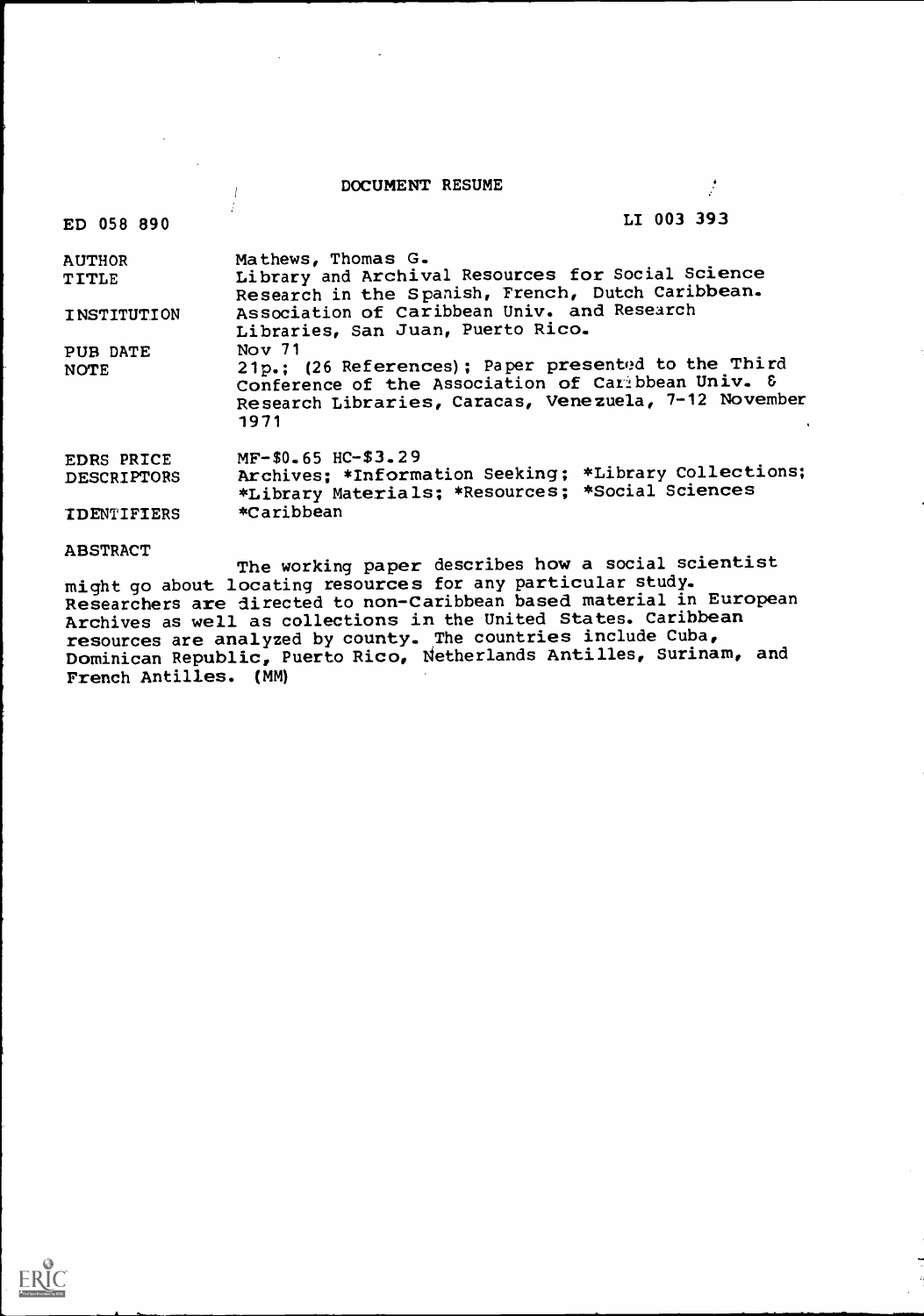058890  $\bullet$ سا

**CO** U.S. DEPARTMENT DF HEALTH.<br>FRUCATION & WELFARE DFFICE DF EDUCATION<br>THIS DOCUMENT HAS BEEH REPRO-<br>A BECEIVED FROM THE PERSON DUCED EXACTLY AS RECEIVED FROM ORIG-<br>
THE PERSON OR ORGANIZATION ORIG-<br>
INATING IT. POINTS OF VIEW OR OPIN-<br>
IONS STATED DO NOT NECESSARILY<br>
REPRESENT OFFICIAL OFFICE OF EDU-<br>
CATION POSITION OR POLICY

ACUR IL III Documento de Trabajo Ntim.

Library and Archival Resources for Social Science Research in the Spanish, French, Dutch Caribbean

> Thomas G. Mathews Professor and Research Associate Institute of Caribbean Studies

Submitted to the Third Conference of the Association of Caribbean University and Research Libraries Universidad Central de Venezuela Caracas, Venezuela - 12 noviembre 1971

これに、それに、このことによるからのことに、これは、その時には、その時に、「その時の時代の「大きな」ということに、「その後には、「その後には、「その後に、「その後に、「その後に、「その後に、「その後に

ERIC

SECRETARY GENERAL ASSOCIATION OF CARIBBEAN UNIVERSITY AND R ESEAR CH LIBRARIES San Juan, Puerto Rico 1971

 $\mathbf{1}$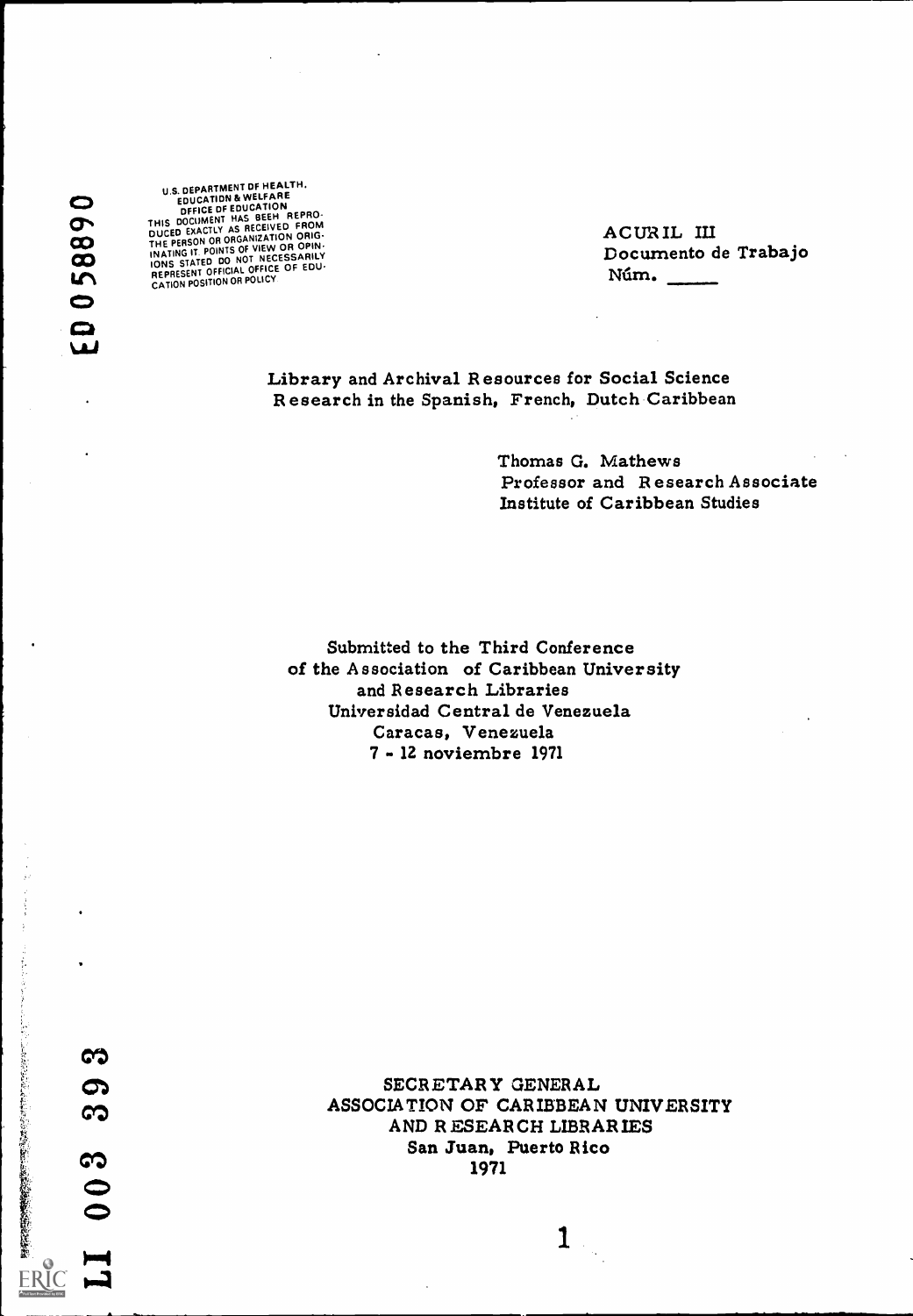## Library and Archival Resources for Social Science Research in the Spanish, French, Dutch Caribbean

Confronted by this formidible assignment a more modest and intelligent person than myself would have politely demurred with the suggestion that another victim be located. Indeed the task as outlined for just the islands and the Guianas is sufficient to exhaust the energy of a team of investigators. To add to this group of polities the advanced and developed nations of Mexico, Colombia, and Venezuela and then, to be topped off by nothing less than Central America is to approach the euphoric level where all touch with reality is out of the question.

In such circumstances one is reduced to admitting that the task can not be done with the time and facilities available to one person. However, since I foolishly accepted the assignment I will proceed to make clear that my effort is purely an eclectic one taking full advantage of solid, work already carried out by more modest and through researchers than I pretend to be. These authorities will be given full credit for their labors in each area. Any observations which may be added will be done in an effort to add new material or personal observations which in no way are meant to detract from the impressive work of compilation.

One final caveat might be registered. I am not sure that I fully understand why the social scientist has been asked to prepare this report. In reality the social scientist who under takes a research project in a new or even familiar field goes directly to the librarian for his initial orientation. You are the experts in resources (non-financial ones) of research. You are going to be able to add much more to my report from your own experience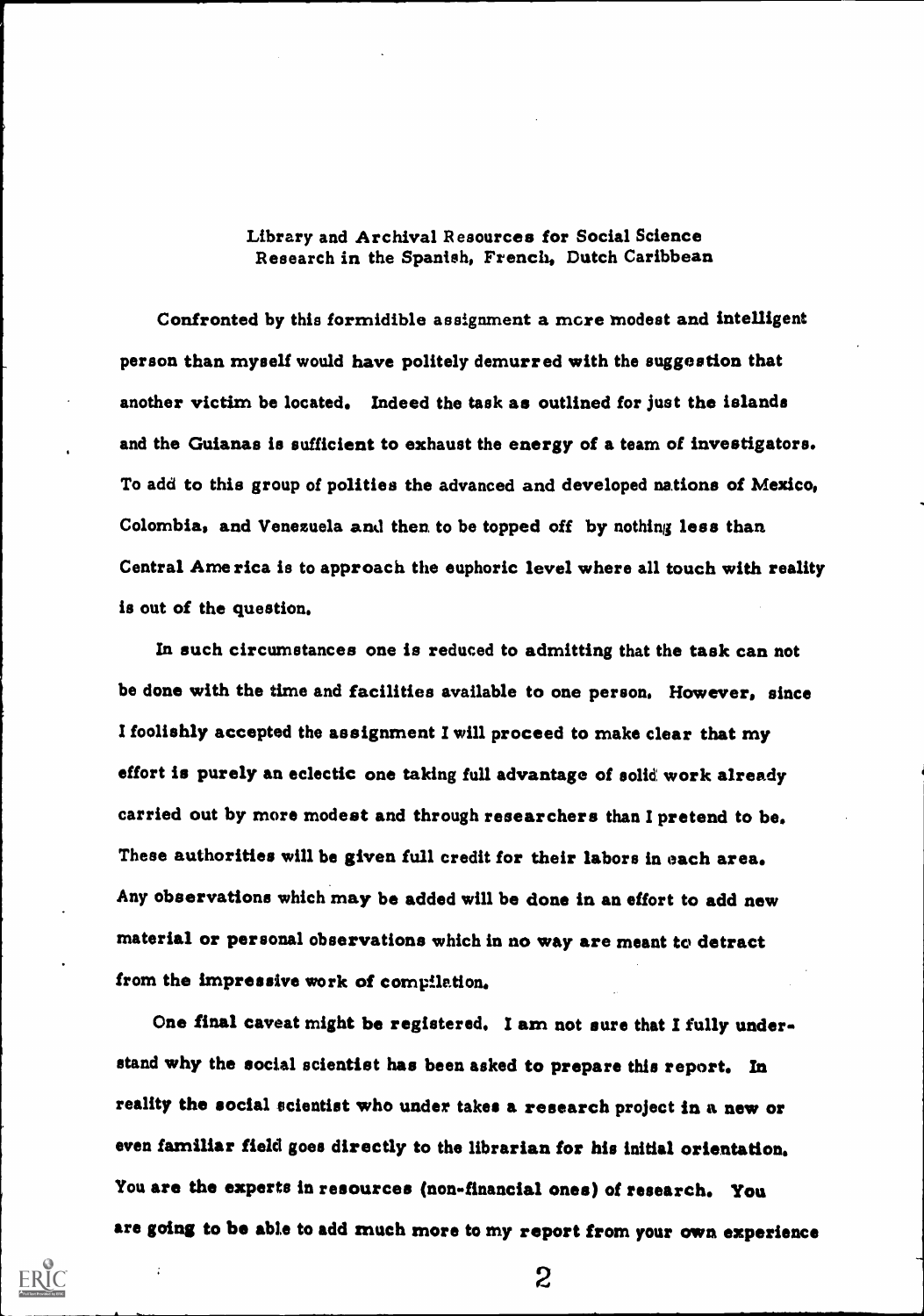$- 2 -$ 

and knowledge than I am going to be able to divulge to any of you either individually or collectively. Thus I consider this report more a mere working paper whose value will only be adequately measured after all of you have made substantial contributions to it.

Since I have recognized that you are the authorities and since I have made it very clear that this paper can not pretend to be neither authoritative nor complete the most I can honestly do is to describe how a social scientist might go about locating the resources for any particular study.

One basic problem which applies with varying degrees of importance to all of the areas under study is the geographic location of material. In the Caribbean more than most other regions even in the new world basic resource material for social science research is some times located thousands of miles away from the area to be studied. The percentage of this material located elsewhere is highest in the French islands and lowest in the Spanish speaking independent nations. However, independence is no guarantee of control over national material as the sad case of Haiti demonstrates.

All of you are aware of the special clirnatilogical conditions which are obtained in the Caribbean region making the care of documents and records exceptionally difficult. In addition to this natural process of deterioration there is the constant threat of destruction by fire, sometimes, like that which destroyed the archives of  $P_{\bullet}R_{\bullet}$ , of very questionable origen.

Finally there is sometimes present the human barrier which blocks or frustrates research. With very few minor exceptions throughout the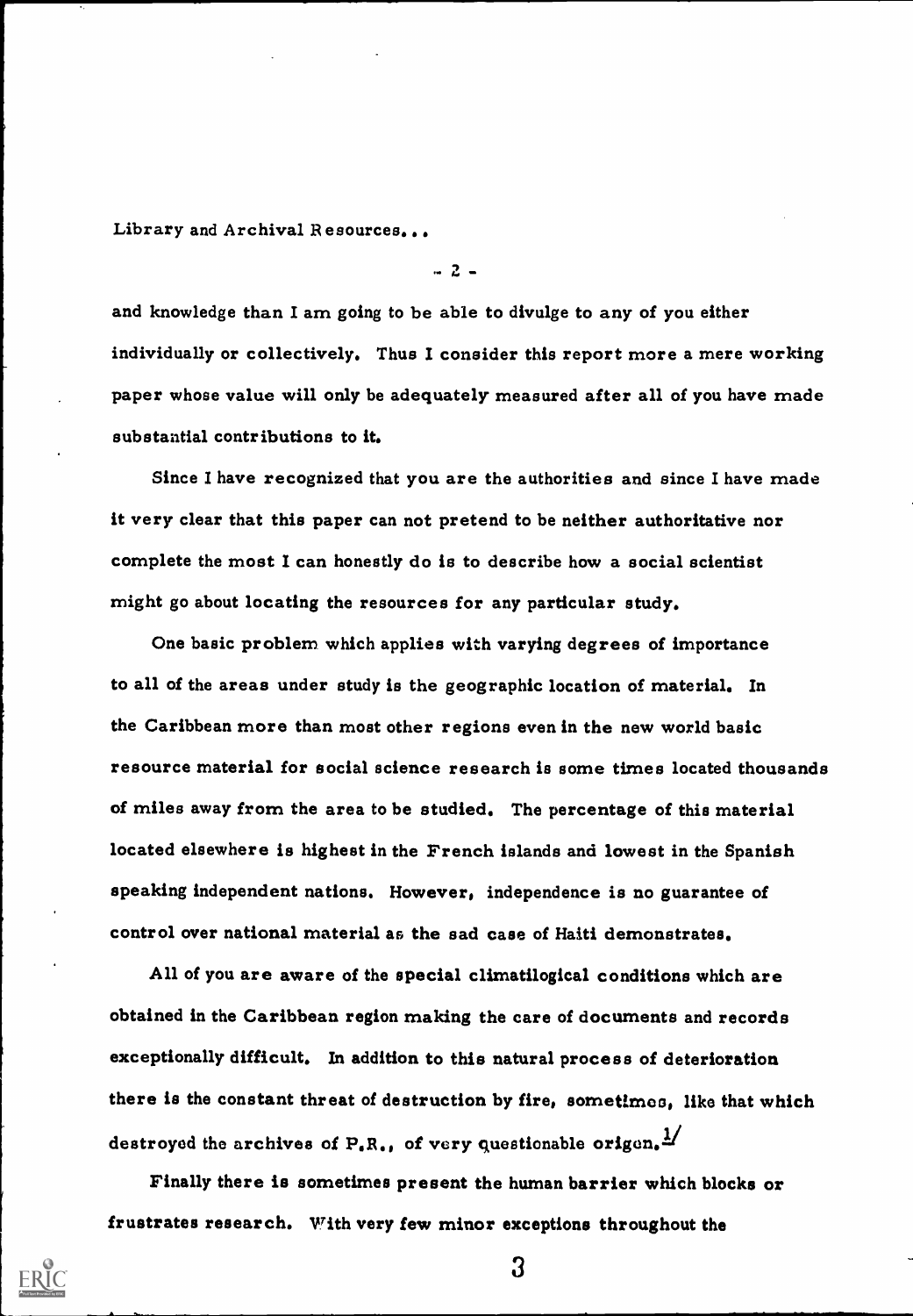$-3 -$ 

Caribbean this does not apply to the professional core of librarians and archivists who have proved to be most cooperative. However, for example mention might be made of the library resources of one or two Venezuelan institutions where material supposedly purchased and secured for professional use has been opted with priority by a favored few or even appropriated to enrich private collections. Since I can not substantiate such serious . charges from personal observation perhaps the less said the better. However, I can speak from personal experience in Puerto Rico and substantiate my observations from personal experience - should any one care to know the details. Of course, it would be expected that material under private control would be restricted to those securing personal permission for their research.

From these general and somewhat wandering introductory remarks let us turn directly to the problem.

#### General R esources

For current research in the social sciences the European Archives supply only background interest. Furthermore, since mcst of these archives are well provided with descriptive studies and even publish catalogues as well as published collections of documents we will pass over this non-Caribbean based material superficially. Having actually carried out research in the archives of Spain, France, and Denmark I feel somewhat qualified to indicate that the researcher is well rewarded by his efforts to consult European depositories. Both in quantity of pertinent material and the professional cooperation provided. /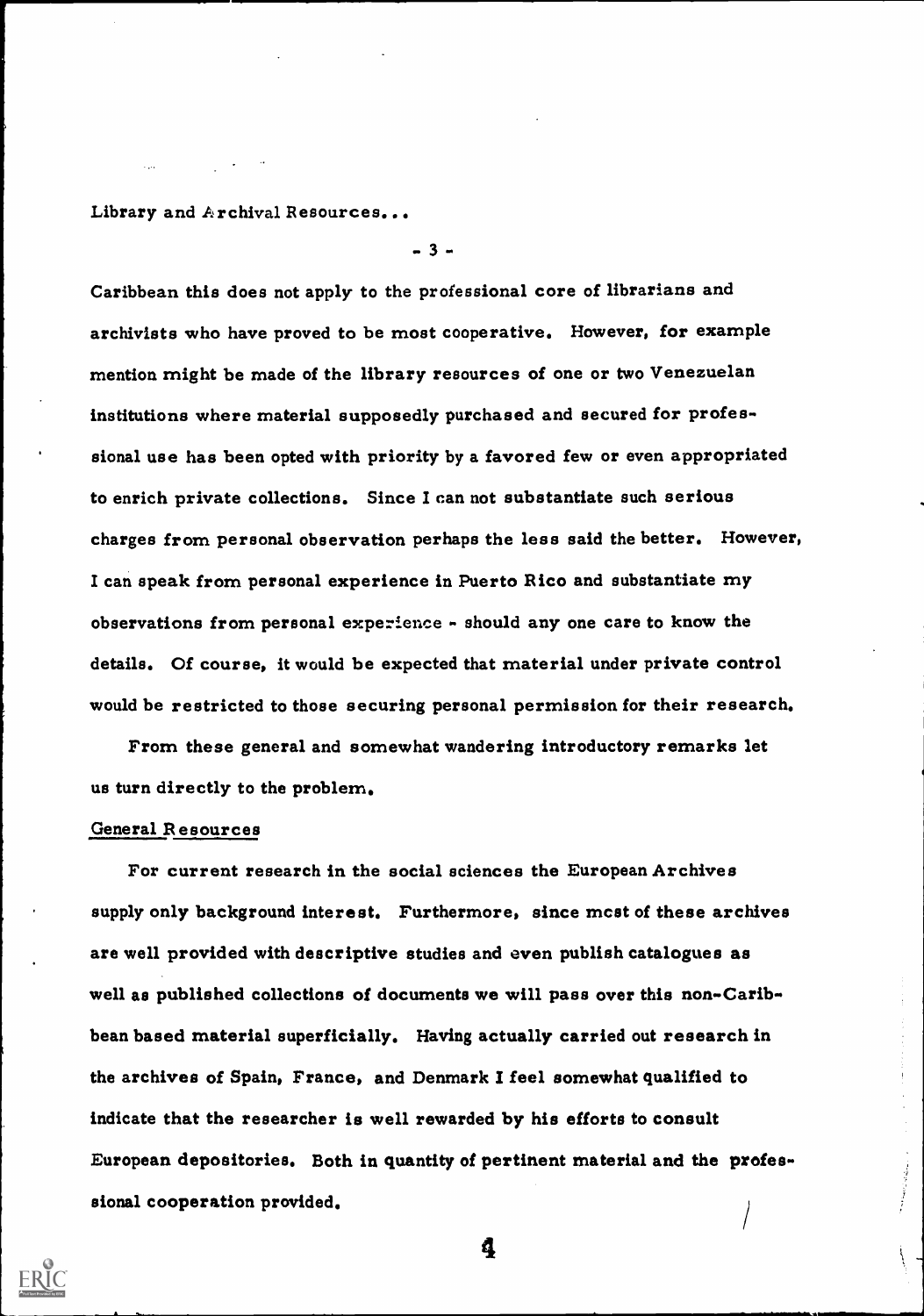$-4 -$ 

Of course, in Spain the principle archive for the Caribbean is the Archivo de Indias in Seville.  $\frac{2}{\pi}$  This vast gold mine has undergone impressive improvements in recent years under the dynamic direction of its female director. There are at least a half dozen indexes available to the researcher  $\frac{3}{5}$  of special interest to the Caribbean would be the catalogue of documents of the 9th Section which contains material mostly from the late XVIII and early XIXth Century.  $\frac{4}{3}$ 

With the centralization of the Spanish colonial administration in the XVIII and XLX century the archival material of this later period came to be desposited increasingly more in the National Archives of Madrid. In addition, there are manuscripts in the National Library, the Historical Institute of the Navy and the archives of the various ministeries such as Foreign Affairs, Justice and Hacienda.

The importance Archives of Simancas near Valladolid should not be ignored. There exists an ample guide to this collection also. In addition to these collections mentioned (and the listing could be extended three-fold) which are all governmental archives, Spain contains a number of private archives and collections which the researcher should be aware of. Access may be gained in many instances particularly through letters of introduction. One of the more famous collections relative to the Caribbean is found not far from Seville in the estate of the decendents (the famous red countess) of the Count of Mediasidonia.<sup>6/</sup>

The colonial archives of France are even more centralized than those of Spain and are equally accessible. For the social science researcher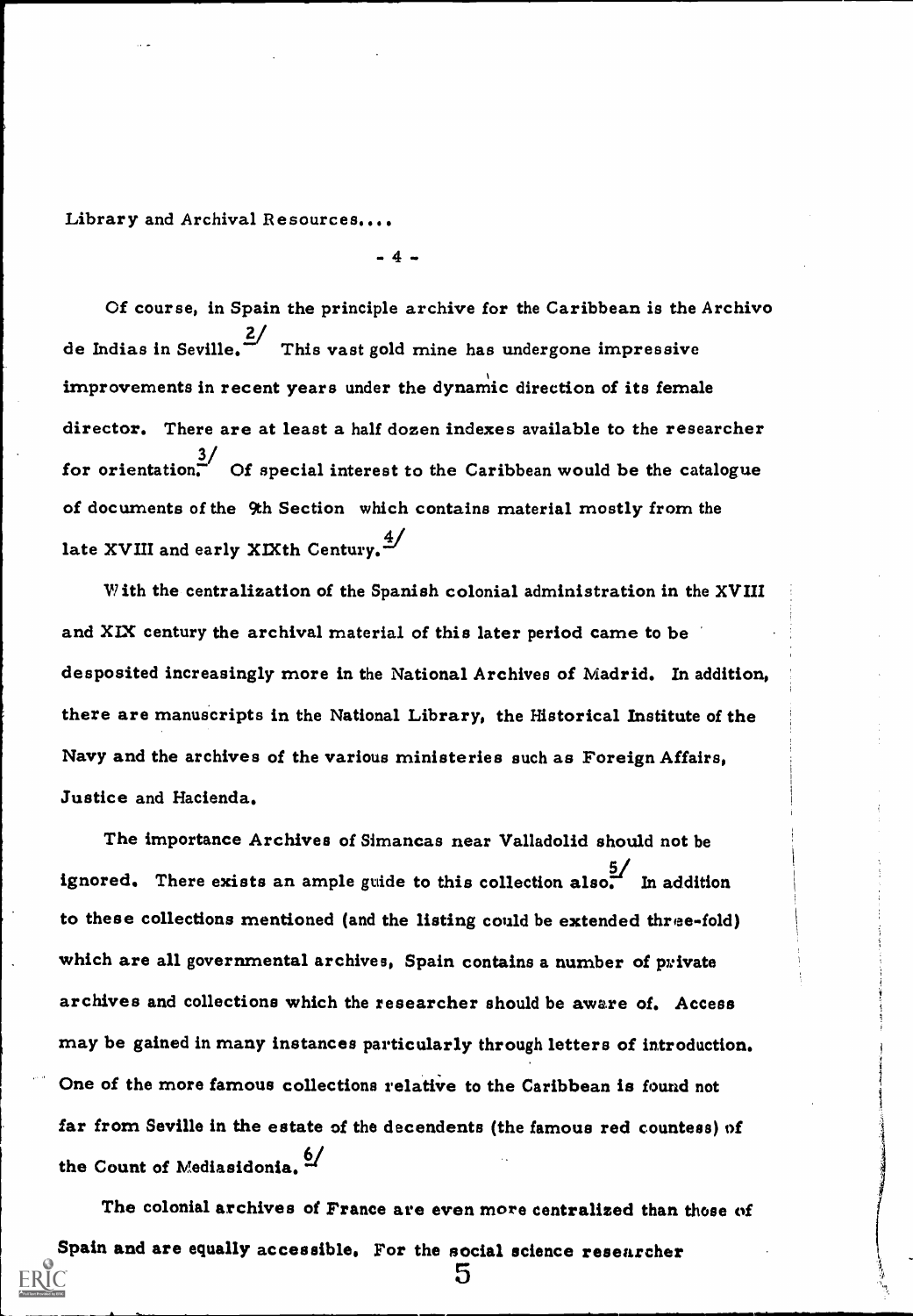- 5 -

interested in the contemporary period the material in France is indispensable. For more than any other area in the Caribbean the French colonies have been closer bound to the affairs of state of the mother country, thus regionalism or dispersion of government records has not occurred in the French territories although as we shall see later there are still local archives in the islands.

In the National Archives there must be over six hundred cartons containing just the correspondence between government officials and their over seas representatives up to last century.  $\frac{7}{1}$  In addition recent material from the past and present century are located in the Archives of the Ministry of France's Overseas Territories. The fabulous National Library contains an unbelievably rich collection of printed works and private collections which have been donated by such important per sonalities as Victor Schoelcher and others.

The specialized collections in Paris of the Fondation Nationale des Sciences Politiques and the Centre des Hautes Etudes should not be overlooked. In recent years with the transfer of the space center from northern Africa to Kourrou in French Guiana the French National Space Center will become an important focal point for studies concerning that neglected area of the Caribbean.

In recent yeare great strides have been made in work in the Dutch Archives pertaining to the Caribbean, Led perhaps by the drive and enthusiasm of the late Johanna Kraal and aided by government backed scientific societies such as Wosuna and Sticua, the rich archival Caribbean

ĥ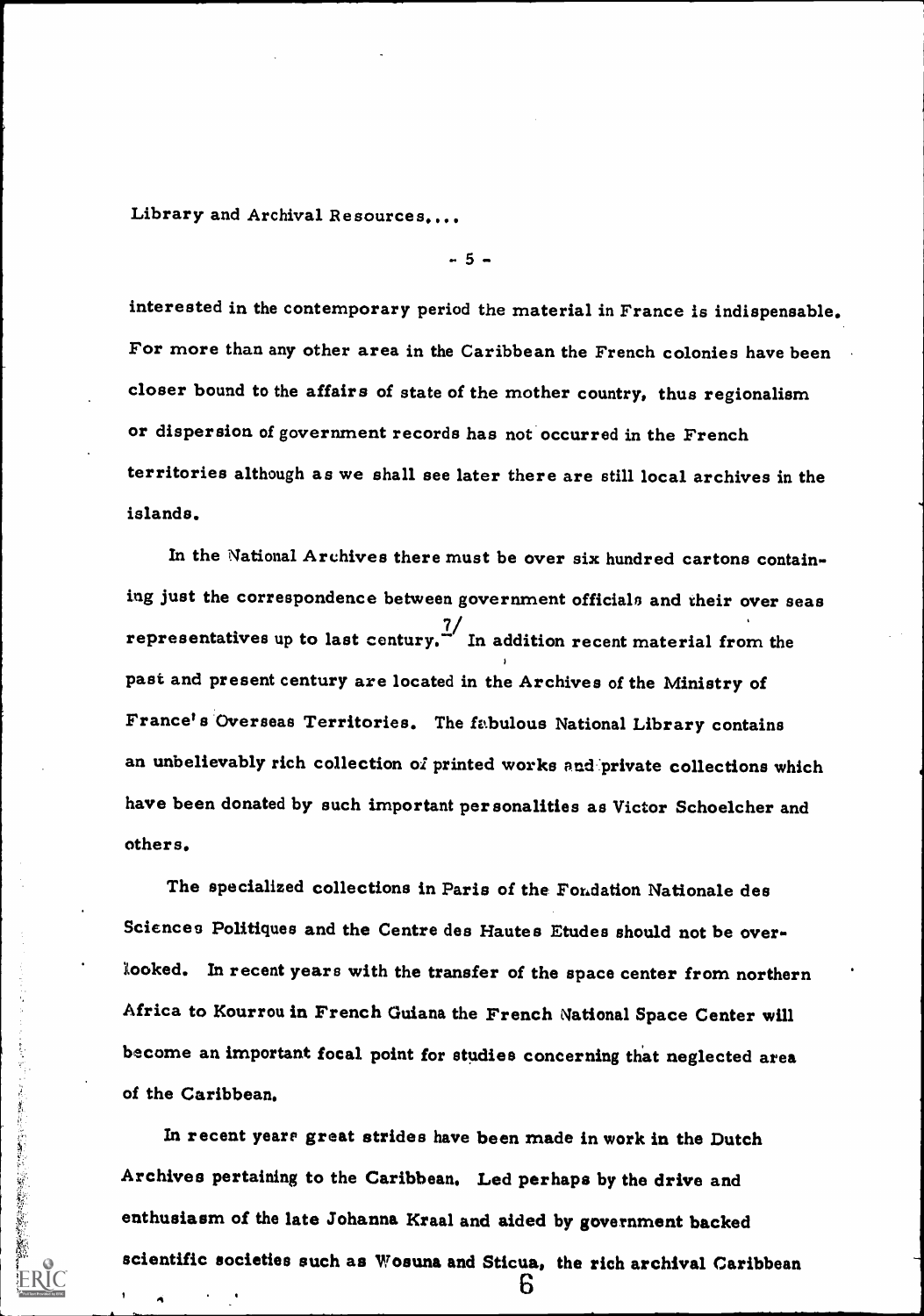$- 6 -$ 

holdings in the Hague and Amsterdam have been put in order, classified, catalogued, and described. Now we will begin to see major studies on the Dutch in the Caribbean; the first of which has already appeared in English by Cornelius Goslinga published by the University of Florida Press.  $2/$ 

Two basic guides to Dutch Archival material pertaining to the Caribbean and the New World are available in English.  $\frac{9}{2}$  Dr. Meilink-Roelofsz made available in English a survey of the archival material related to the Netherlands Antilles in an article in De West-Indische Gids in 1954-55. He followed this up with another article in Dutch but with an English summary on the Archival material related to the Dutch colonies of Demararay, Essequebo, and Berbice in De Niuwe West-Indische Gids, 1961.

The more recent and more extensive guide published under the auspices of UNESCO and the International Council on Archives is that of Archivist  $10/$  M. P. H. Roessingh. In this guide which happily contains an index, material related to the Spanish speaking Caribbean can be located. Finally, as we will have occasion to mention below, the late 3, Felhoen Kraal published in  $11/$ English in 1957 in De West Indische Gids  $a$  a guide to libraries in both Holland and the Netherlands Antilles which dealt in West Indian history.

For further material related to the Caribbean in European archives can be located through such guides as that prepared by Magnus Morner under the dual auspices mentioned above for the Swedish Archives. This study contains also an abbreviated outline of material found in the Danish Archives. Also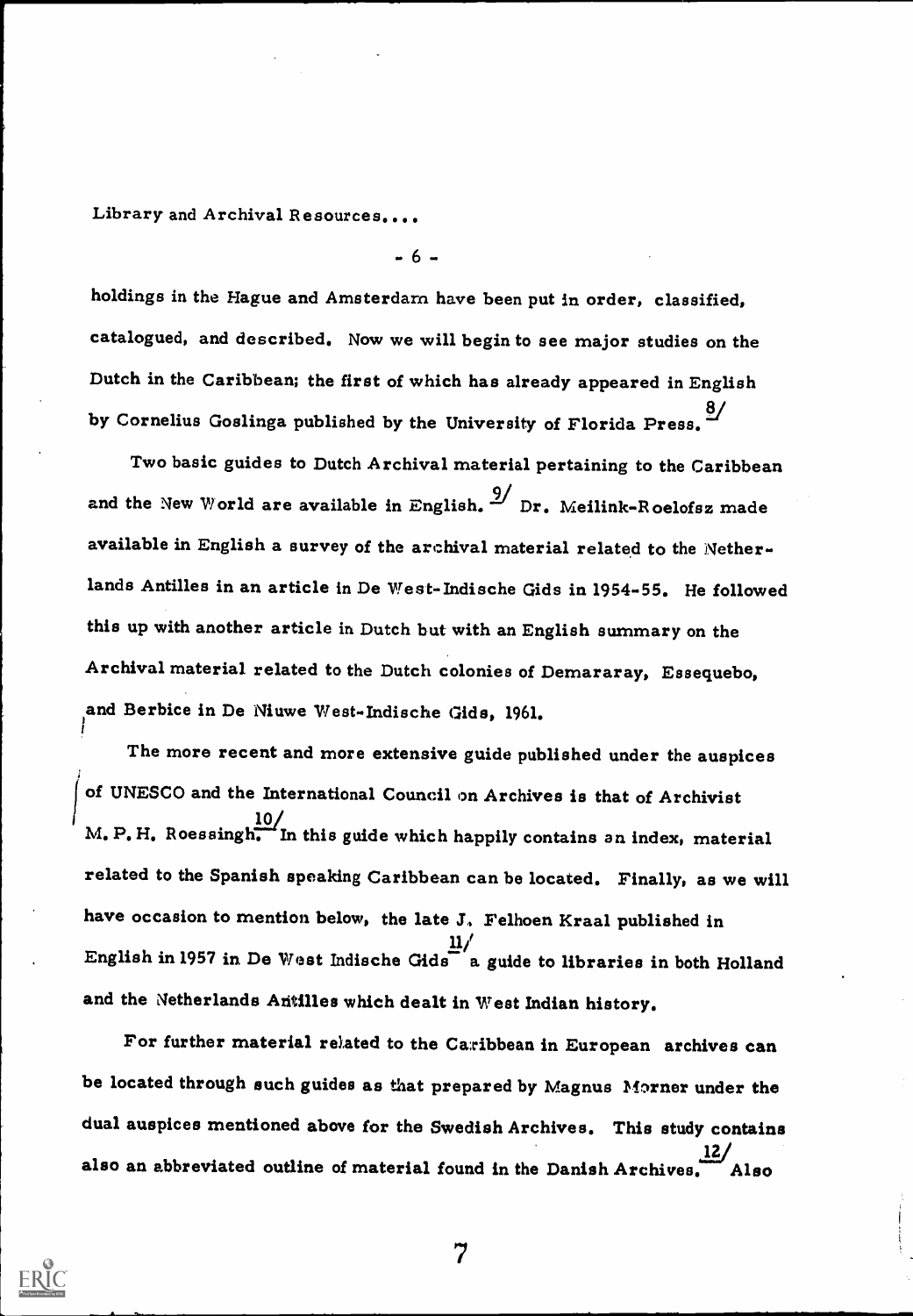$-7 -$ 

one might want to consult my article in Caribbean material in less obvious centers of Europe. $\frac{13}{4}$  At least one article to my knowledge has been written as a result of attention to these archives.  $\frac{14}{1}$ 

For an area such as the Caribbean which has been subject to such extensive and intensive exploitation by governments and business it would be obvious to expect that the United States would provide exceptional collections for research. The obvious centers would be in Washington where the government archives are located and business centers such as New York, New Orleans, or Philadelphia. Furthermore, with Universities both private and public from Berkley on the west coast to the John Carter Brown Library on the east coast holding impressive library collections the material available to the researcher is phenomenal in richness and amount. For the Caribbean one should not neglect the Schonburg Collection in New York City or the Widener Collection in Harvard, The Caribbean holdings of the University of Florida are impressive and Miami is beginning to build up a worthy Cuban collection.

Government material extends from the obvious archives of the Department of State, which each year become more and more restricted, to obscure warehouses such as that in the lower west side of New York City where I recently went in search of the holdings of the Department of Justice regarding Puerto Rico which had been announced as available in a recent bulletin of the American Historical Association. I might add that the files I was looking for (1934-40) were withheld and not available.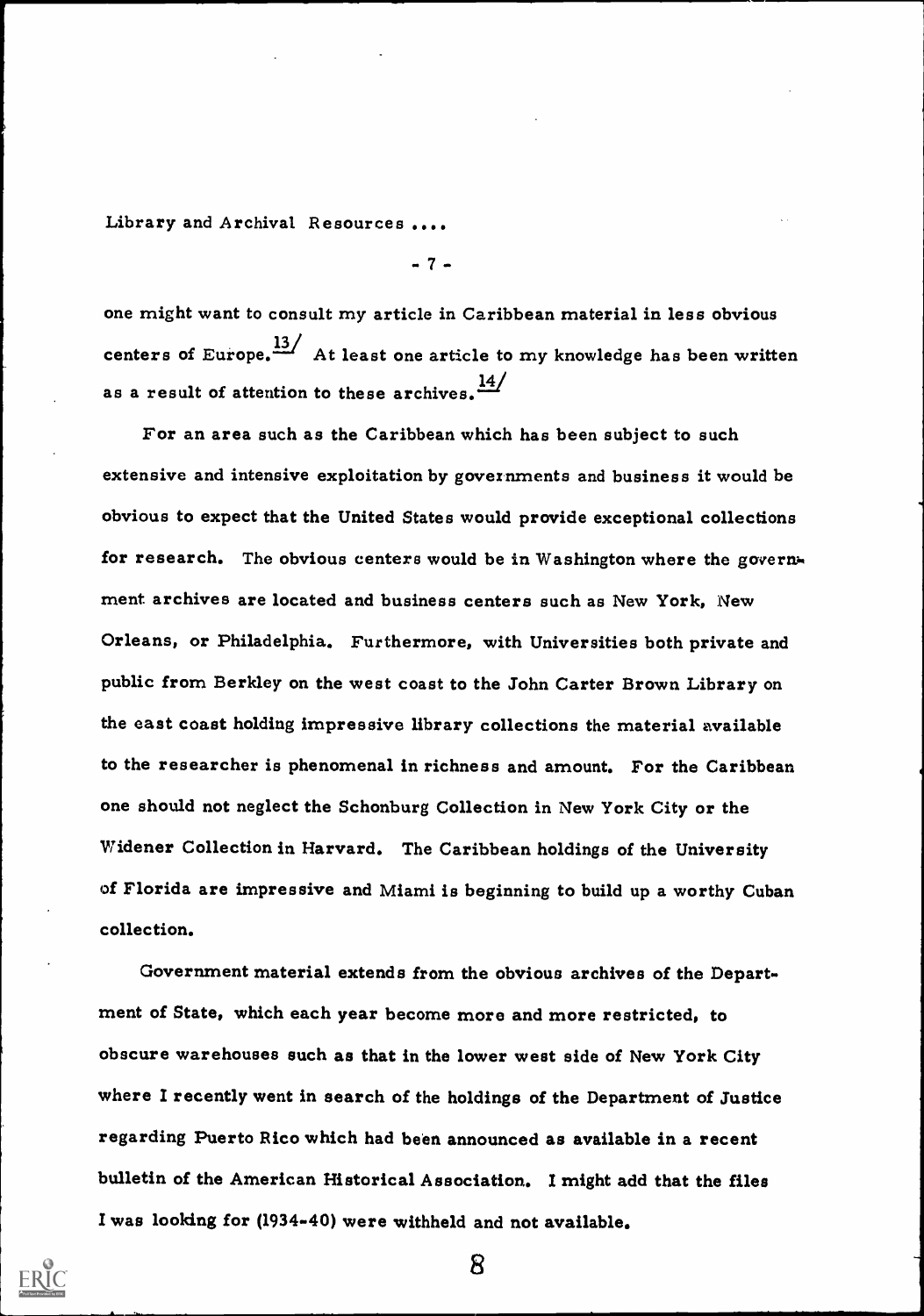$- 8 -$ 

Concerning State Department material consulate despatches are available on microfilm for most of the Caribbean.  $\frac{15}{100}$  Also available is material on the customs receivership by the U.S. of Haiti and the Dominican Republic. What irritates most researchers with material from State is the delay in releasing the more important documents. For example, will the records on Cuba be available in 1974 onward for the early Castro years? Hardly, Highly sensitive material is rarely available before twenty years and even then there are delays and restrictions.

# Caribbean Resources: Analysis by Country

Since we have been speaking of Cuba, it would be appropriate to continue since that Caribbean country presents a singular case and at the same time one about which one can offer very little alternative to independent research. The dispersion of information is highly centralized and access to material carefully screened. Nevertheless, this has not prevent the publication in recent years of very creditable studies by French social scientists and others from the area itself like Dr. Reckford of Jamaica.  $\frac{17}{17}$ 

The most comprehensive and apparently reliable evaluation of material available to the social scientist from government sources is that published in two successive issues of the Latin American Research Review in 1969 by Carmelo Mesa-Lago of the University of Pittsburgh. Incidently the University of Pittsburgh has recently begun a periodical publication devoted exclusively to studies and information on Cuba. In its latest number there is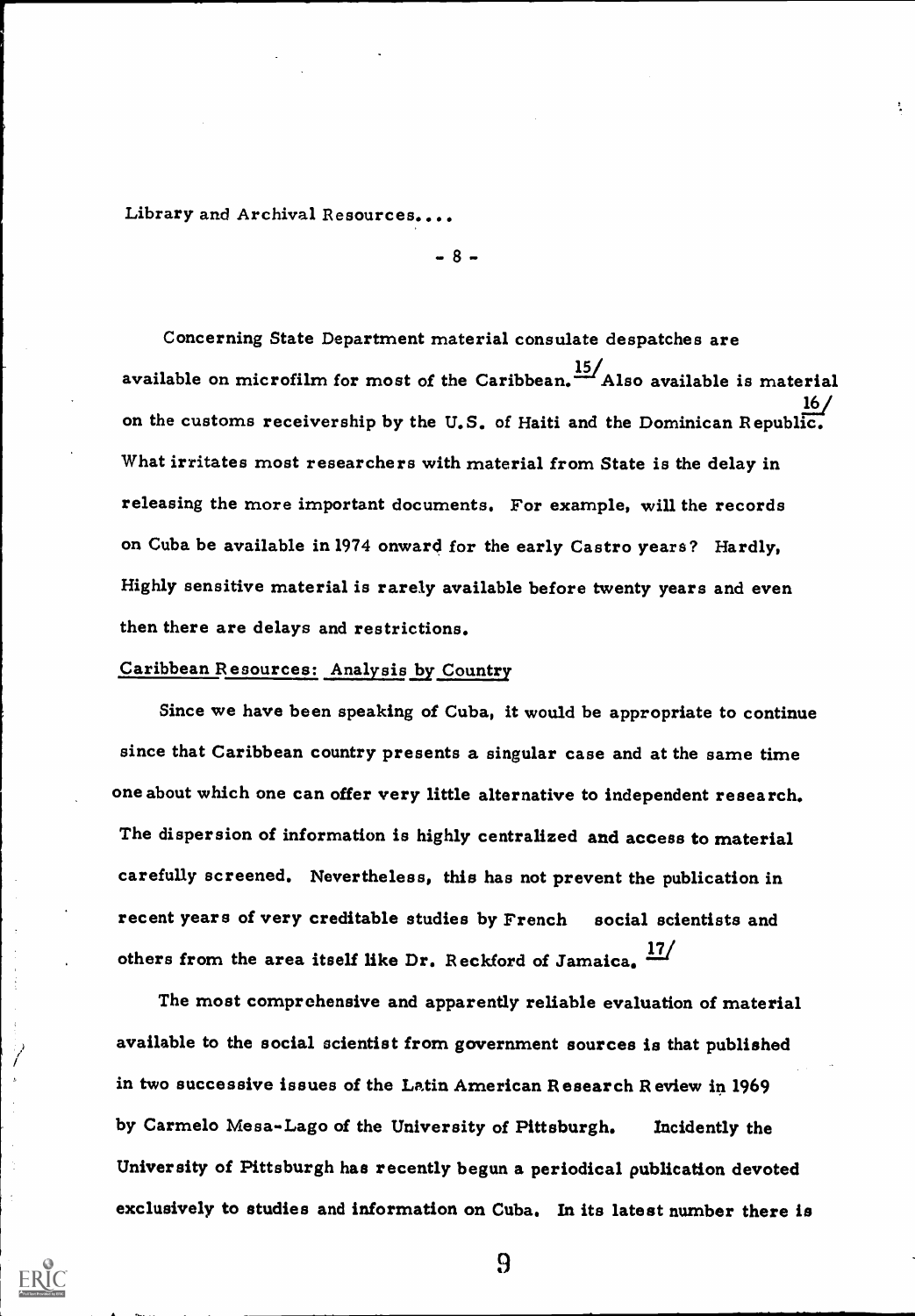a long list of journals and periodicals published in Cuba.  $\frac{19}{100}$  The article in LARR evaluates the Cuba publications for the broad spectrum of the social sciences from agricultural economics to vital statistics. The author has provided the researcher with not only an analysis which includes on going periodicals and other sporadic reports but also touches former publications which have either seased to appear or have merged with other workds. The evaluation may be touched with a heavy dosis of scepticism explained by the fact that the author is an exile from his homeland but this does not detract from the usefulness of the work to a forewarned investigator. The author lists and *'iscusses* some fifteen current publications which appear with regularity in Cuba. An equal number or more reports are cited in the footnotes and text of the articles.

- 9 -

My last visit to Cuba was in over ten years ago but even then one could tell that the newly constructed library of the University of Habana would become one of the principal centers for research on Cuba. Of the older collections one recalls the magnificent library of the Sociedad Econ6mica Amigos del Pais which has since been nationalized along with the private collections of such distinguished Cuban scholars like Fernando Ortiz. On might also keep in mind that the miles of taped interviews carried out by the late Oscar Lewis and his assistants will provide a highly personalized account of life in Cuba under Castro but at the same time a very valuable documentary source for research.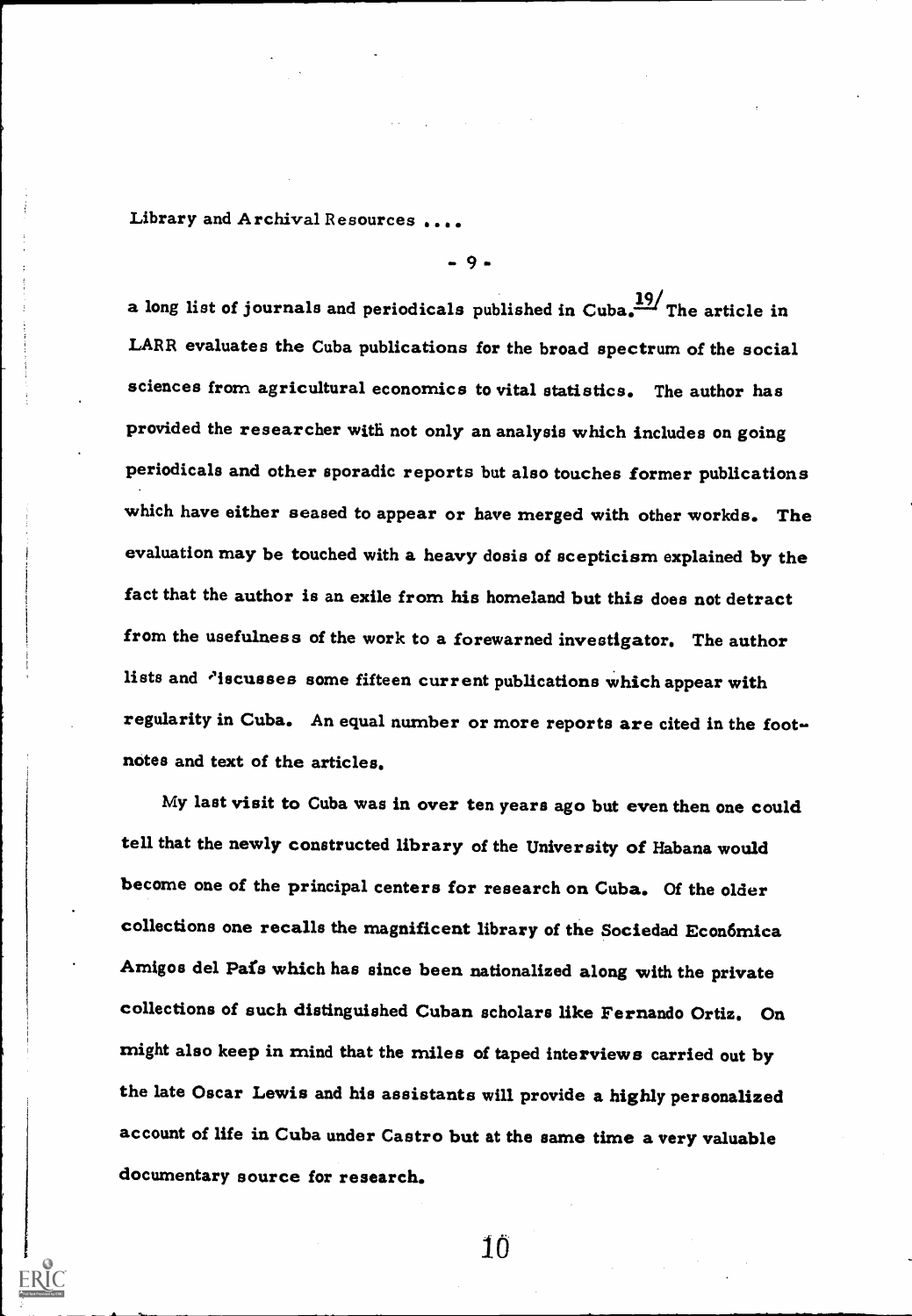## $-10 -$

# Dominican Republic

An example of the services librarianscan preform for the researcher is the invaluable survey of the library facilities of the Dominican Republic prepared by Ligia Hoetink and published jointly with Enid Baa through'the Pan-American Union. <sup>20</sup>/As you are well aware Mrs. Hoetink lists and briefly describes some forty public and private libraries not including the municipal and circulating libraries which are mentioned but not described.

Professor Howard Wiarda has published a cseful guide to materials in the Dominican Republic which could be used for research in political science. In addition to an extensive bibliography of books and articles Wiarda lists about a hundred periodicals and journals, not all of which are published in the Dominican Republic.

Important work in archival research has been carried out by Harmannus Hoetink and Emilio Rodrfguez Demorizi both of whose works should provide basic guides to material on the Dominican Republic.

### Puerto Rico

Primary sources for social science research in Puerto Rico can be basically located in two places: The Puerto Rican collection of the University of Puerto Rico and the various depositories of governmental archives generally under the administration of the Instituto de Cultura Puertorriquefia. Puerto Rico General speaking any published material related to/should be available in the Puerto Rican collection. Several areas need strengthening. The collection contains a large amount of pamphlets, journals and occasional periodicals which are as yet unclassified.  $\frac{21A}{\sqrt{10}}$  Hopefully they could also be 11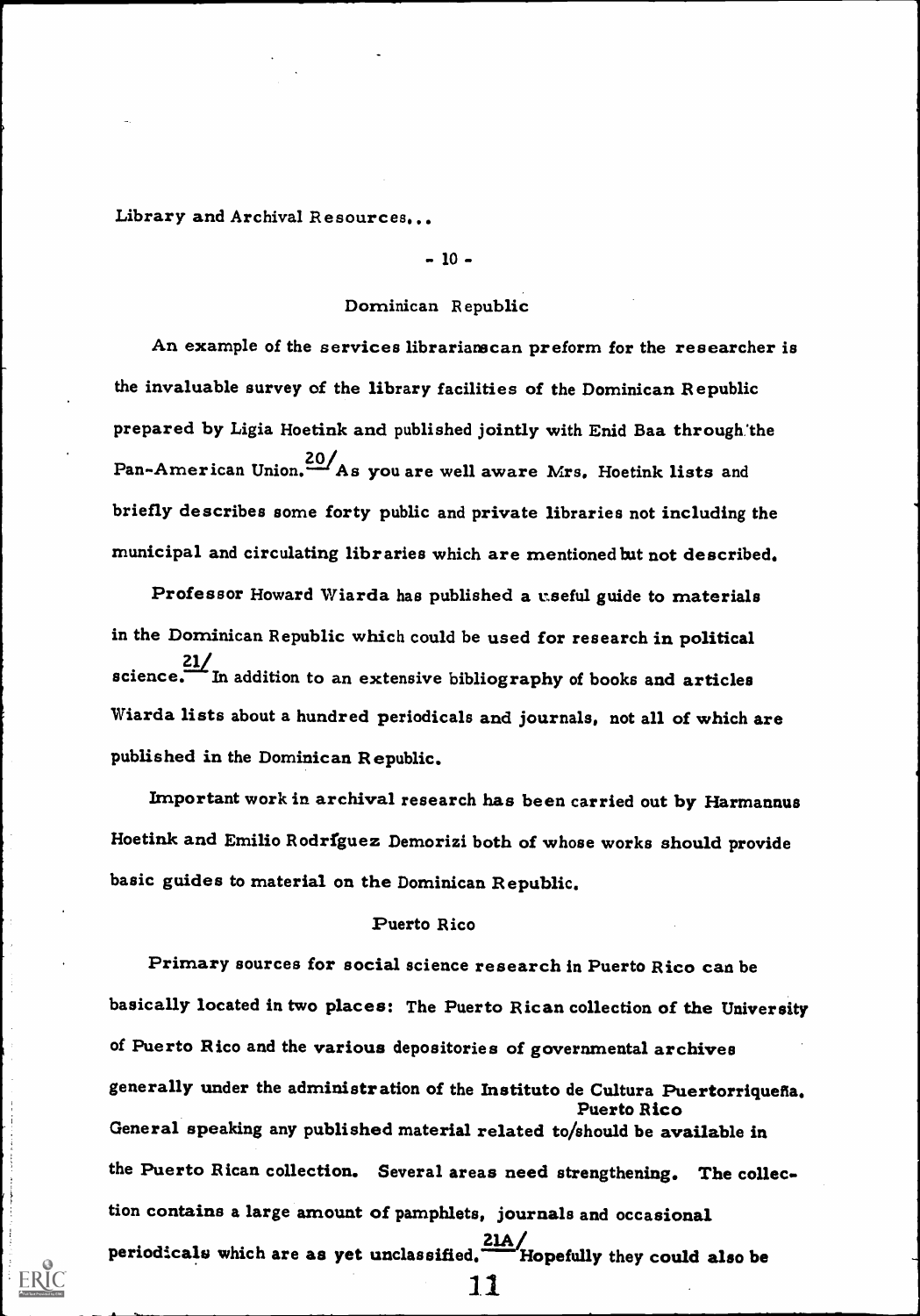$-11-$ 

Hopefully they could also be indexed also at a later date but it would be enough to get them prepared and catalogued for use, for now. Also there seems to be an area of weakness in the holdings of local government publications. Perhaps there is a badly defined division of responsibility between the archival division of the Instituto and the Puerto Rican Collection. The later seems to be more at the mercy of benevolent administrators who occasionally send their publications to the colection while the former is defended by a law which requires that all published material be deposited in the archives.

The Institute has published an excellent guide to municipal and parrochial archives located through out the island prepared by Father Lino Canedo Gómez.  $\frac{22}{100}$  There is also a guide to help the researcher locate material in the Institute's archival division.<sup>23</sup>/ In fact, from personal experience and those experiences of colleagues one is struck by the lack of cooperation and the unwillingness of the personnel to be of service to legitimate investigators, Until recently this adverse condition has been plagued also by problems of space and adequate warehouse facilities. These latter deficiencies have always been singled out as the basic reasons why archival material has not been returned to the island from  $W$  ashington. Again speaking from personal experience it is infinitely easier to locate and use Puerto Rican archival material in Washington than in San Juan. When and if material is transferred let us hope that it will not run the same fate as the archival material once lodged in the Fortaleza which once transferred to the control of the Institute no longer became available to researchers.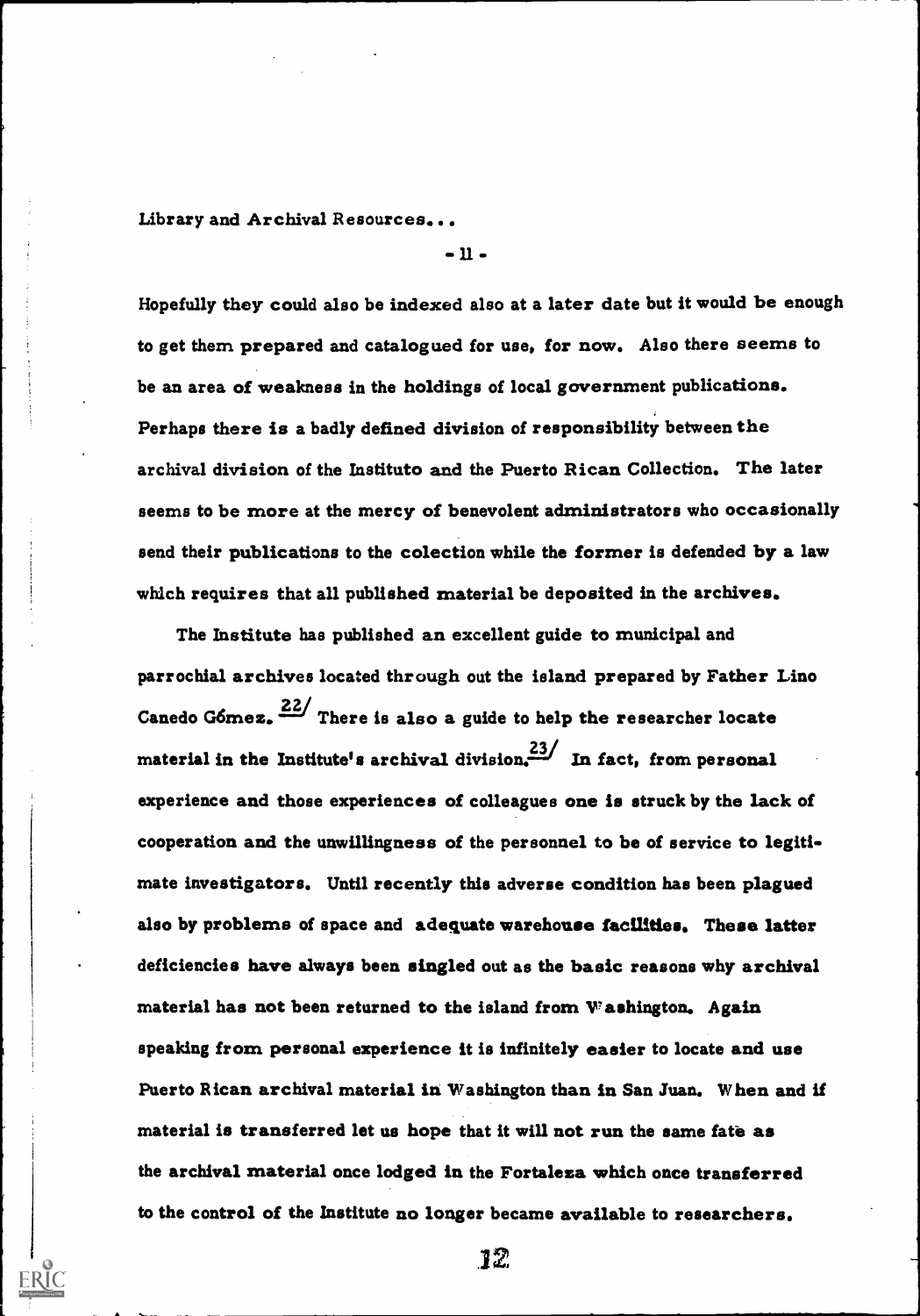- 12 -

Another project which if ever correctly and adequately terminated would be of great use to the social scientists is that of the index of material in the social sciences related to Puerto Rico. This project started over fifteen years ago and sporadically worked upon by at least a half-dozen investigators is still a long way from completion. Estimates place the number of entries at perhaps over 150, 000 items. The first volume which covers the period up to 1954 is ready for printing but as yet no money is available to publish the mammoth work which would contain over a thousand pages. The second volume from 1954 to 1960 is less complete and much work still to be done before it could be ready for publication, however, at this point no one is even assigned to the task of completion.

The Caribbean Regional Library contains one of the richest collections in existence on the area which interests us. The collection was initiated by Dr. Eric Williams, the distinguished Caribbean historian. Upon its transfer from Trinidad to San Juan and the change in control from the Caribbean Commission to the Caribbean Organization the collection continued to grow under the professional care of Miss Enid Baa. When the Caribbean Organization folded and was replaced by the Caribbean Economic Development Corporation the library began to have a more independent existence convert ing itself in to the Regional Library of the Caribbean. It is from this time on that one begins to note the decline in professional attention and the effect of a continuing reduction of financial support which is reflected in the lack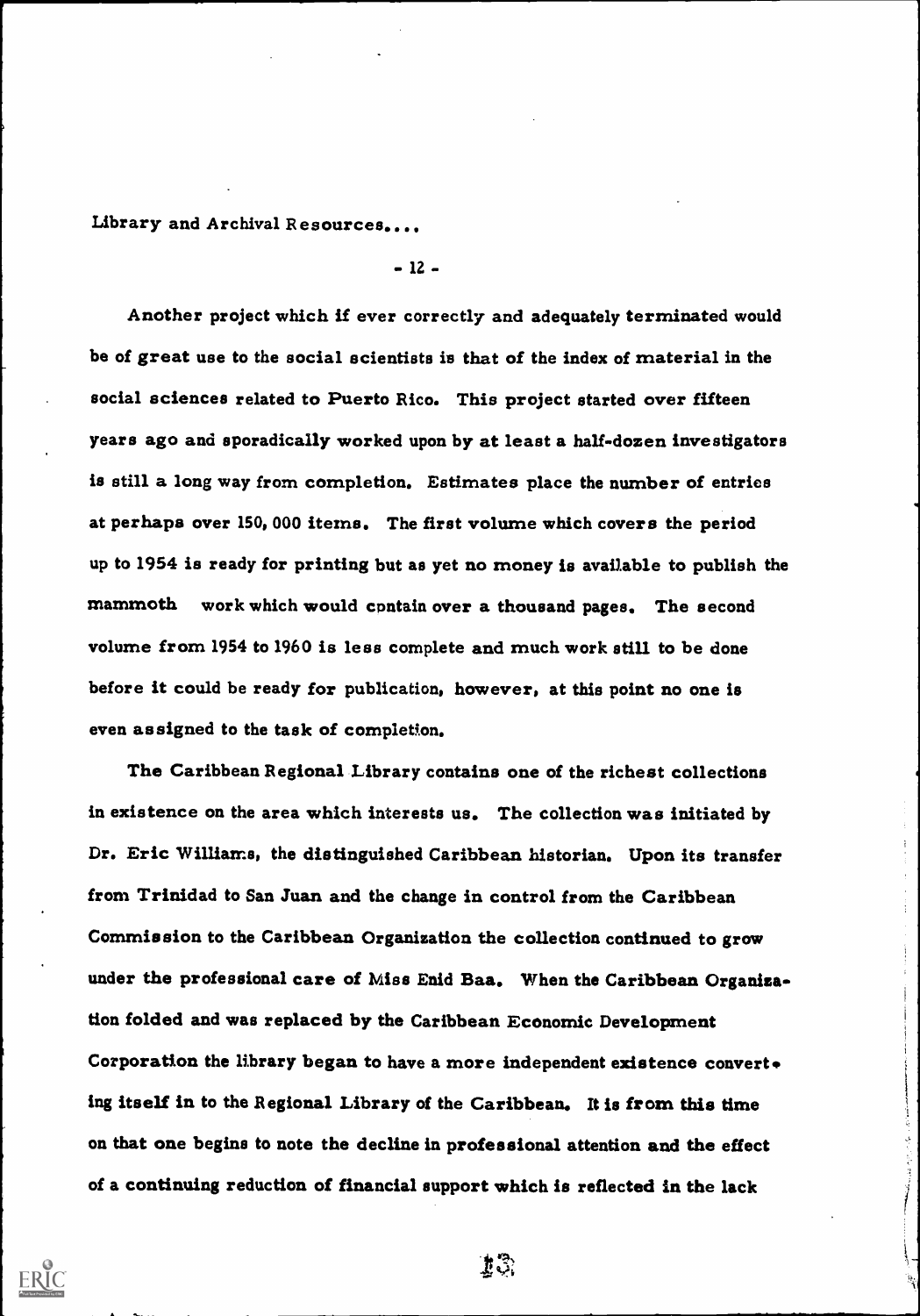- 13 -

of space and the absence of any supporting professional assistance to help the professional librarian, and even worse the lack of funds to purchase a number of publications which previously had been donated by the member governments. More recently some problems have been solved but others have been created. Above all, now the Library has a highly prepared and very knowledge person in charge but in spite of the promises to her funds for subordinate personnel of a professional caliber have not been provided nor is there money to increase the adquisitions of the library. Infinitely worse than this is the forthcoming transfer to a new location. A new and modernly equipped building is being abandoned for a larger but antiquated building located near the damaging salt breezes of the sea. The structure has not been designed for air-conditioning and the over-all effect on library resources will be very detrimental.

One can argue that once the problems have been indentified and there is a desire to correct them that eventually the conditions will improve but there is more fundamental problem which puts in jeopardy the usefulness of the Regional Library to the Caribbean area and this is the political orientation of the new created administrative unit which has the library under its direct control. This badly conceived and misleadingly named North-South Center brings again into the Caribbean affairs the heavy imperial hand of the United States which originally, under difforent circumstances and other times, had set up the Caribbean Commission which was clearly an organization designed to control colonial communities. To see the effect of this influence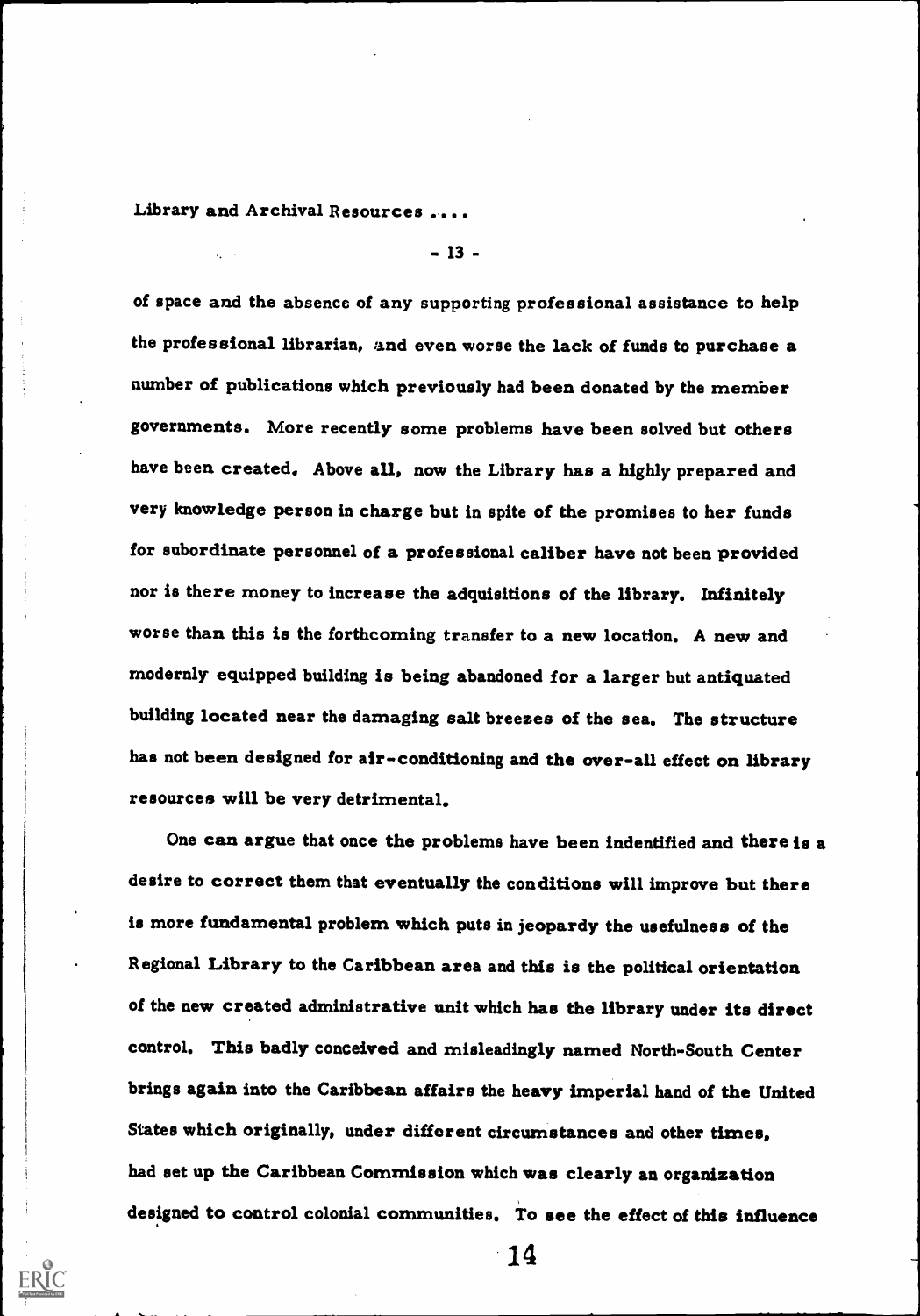- 14 -

which unfortunately will grow in the coming years upon the Library today one need only compare superficially the titles of the more than a thousand newspapers, journals, or pamphlets which have had to be discarded from the collection or have no longer been received by the Library with the new adquisitions which are arriving at the Library daily. In one group one finds the titles of material from and about the Caribbean region directly and in the other one finds titles of works in English published in the U.S. related to material which has very little to do with the Caribbean and much more to do with the U.S. relations in latin america.

#### Netherlands Antilles

As indicated above Dr. Johana Felhoen Kraal has described sometime ago in the De West Indische Gids (1956) the important libraries in the Dutch speaking areas of the Caribbean.  $\frac{24}{\sqrt{3}}$  Since that time the basic structure of of library facilities in this area has not changed although new personnel are now in charge and some new research aid material is available.

In Curacao the Eilandelijke Bibliotheek continues to offer researchers material of a contemporary and more popular nature. The Wetenschappelijke Bibliotheek continues to be the principal research library. At one time mimeographed catalogues were available in the areas of philosophy, law, economics, and social sciences. I have never seen these catalogues and do not know whether they have been kept up to date. In Aruba the well-known Jan Hartog has continued to improvee the holdings of the municipal library of that island.

Valuable material has also been retained by the religious organizations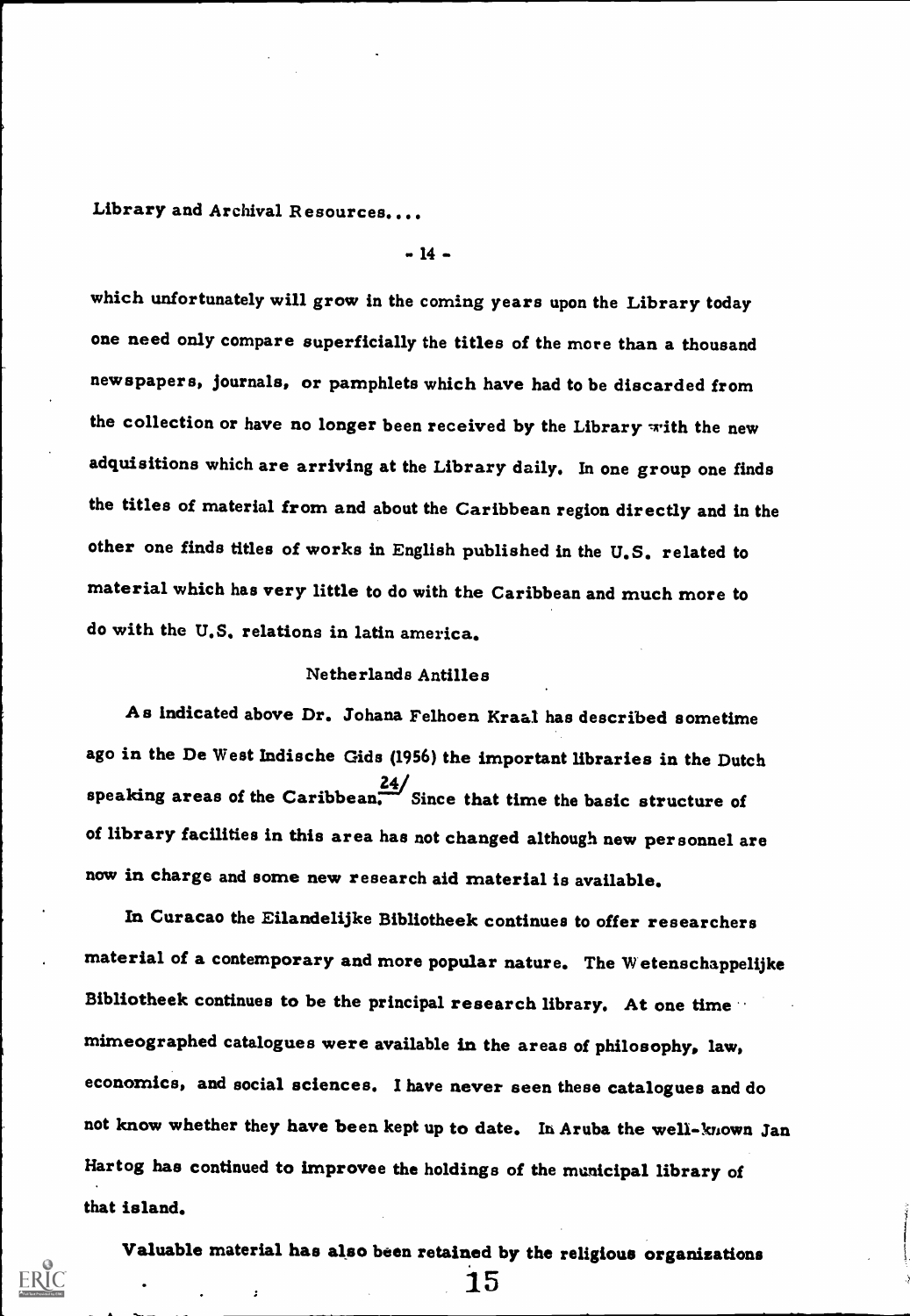$-15 -$ 

in the islands. The library of the Bishop's see and the miseion of St. Thomas College contain archival material relative to the island and the activity of the Roman Catholic Church.

Dr. I. S. Emmanuel, who once served as rabbi on Curacao, has published two excellent historical studies both based on the archives of the Jewish community in Curacao. The inestimable value of these collection can be appreciated from the impressive works of Emmanuel.<sup>25/</sup>

There is some indication also that the archival material of the Protestant Reform Church is also considerable but as yet no use has been made of it. In every case of these religious records there is the problem of gaining the confidence of the groups in charge so that an independent research might make free use of the material he finds. As yet this has not been possible.

Another important and private source of archival material is the rich collection of papers and documents related to the 12 plantations secured by the Curacao Petroleum Industries Maatschppij. Dr. Felhoen Kraal in an appendix to her article gives a complete listing of these documents. Here it would appear that a bono fide researcher would be allowed to examine and use the material retained and guarded by the company.

The collection of material which gives most promise of fruitful work at least for the historian is the Landsarchief where government records since at least 1845 and even before in some case are kept. Mr. Alejandro de Paula was in charge of this archive which has now been granted adequate space and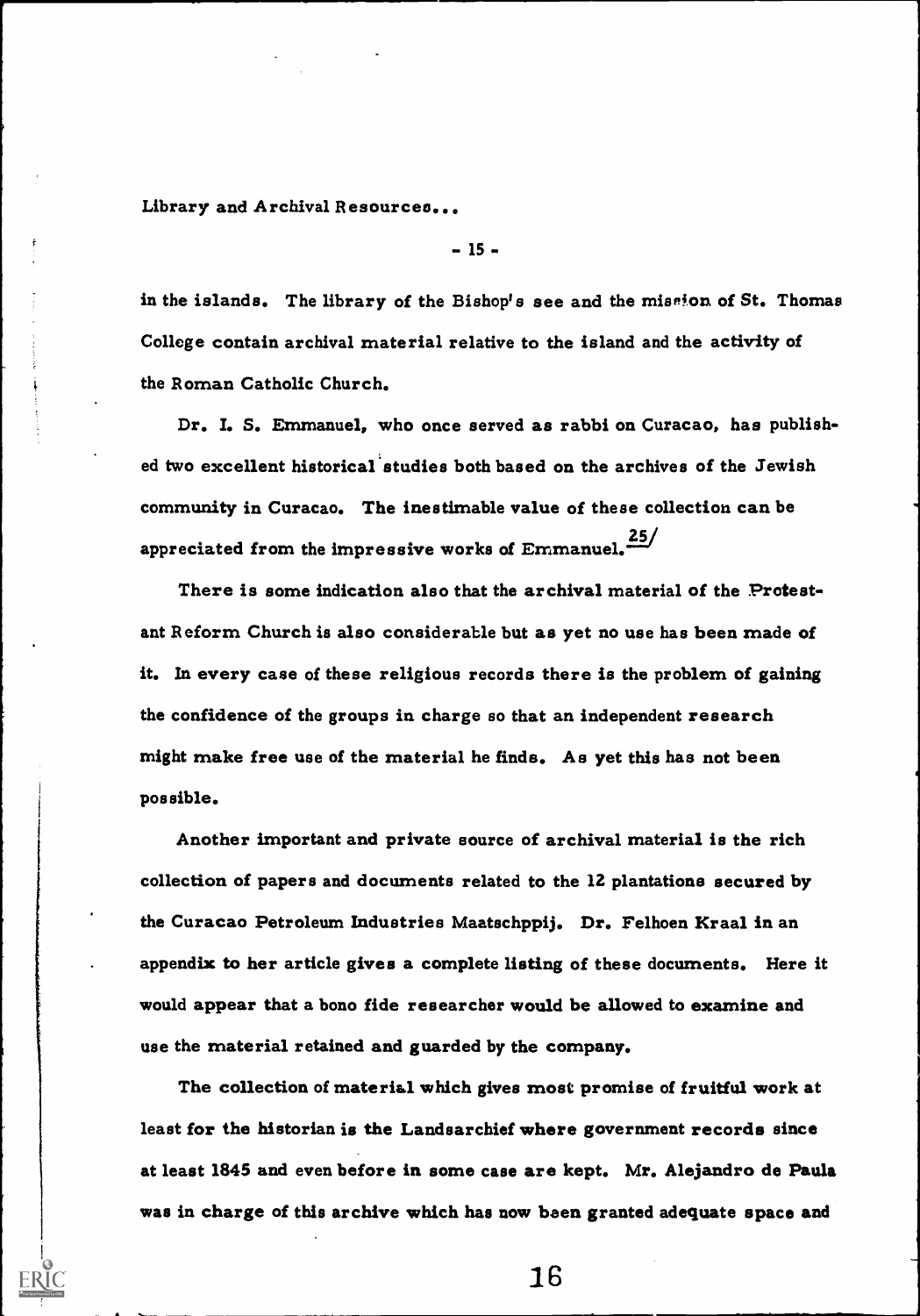- 16 -

facilities. The monumental task will be to put the material in order and at the easy access of the researcher through guides and descriptions of the holdings which first must be analyzed and processed. This work was being carried out when I visited the Landsarchief three years ago. At least now this archive is in the hands of a competent person who appreciates the value of the collection and the importance of the work he is carry out.

## Surinam

The libraries and archival collections of Surinam are lacking in care and' attention, Two important libraries, the law library and the library of the agricultural experimental station contain important printed material for researchers. The state of the public library was deficient in the extreme at the time of Dr. Kraal's study, There is no indication that the situation has been greatly improved. Unfortunately much of the damage done is irreparable since valuable material has disappeared. Doubly lamentable is this since apparently copies of important historical material do not even exist in Holland.

The Surinam Museum preserves material of historical value including maps of the territory and records of the Vossenburg plantation. Recently also the government has restored the historic fort which once guarded the entrance to Paramaribo.

The Landsarchief contains archival material from 1845 onward. I can not speak from first hand knowledge of this collection since in spite of my many visits to Paramaribo I have not seen the Landsarchief collection. Finally there however, a recent researcher in Paramaribo, Professor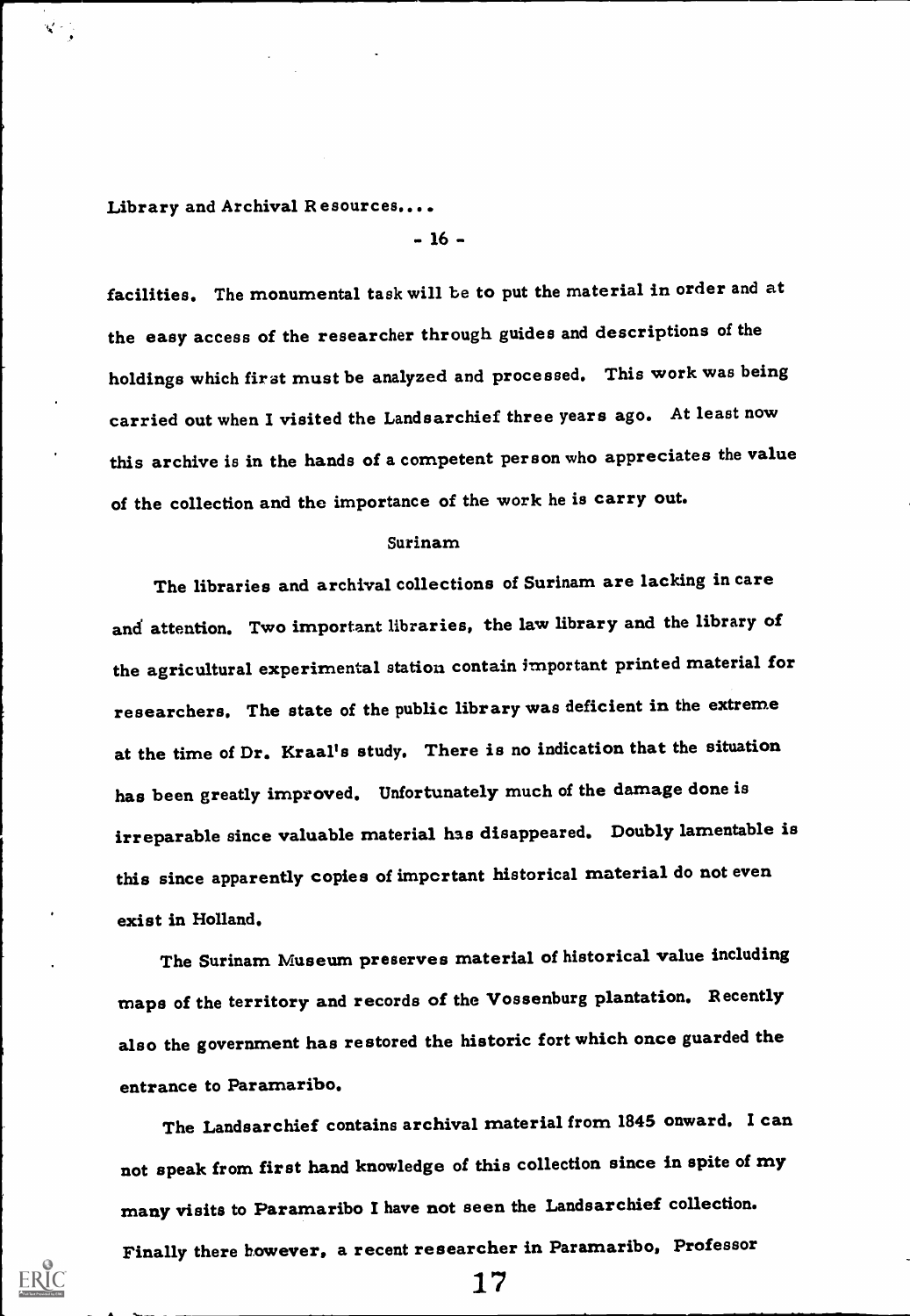- 17 -

Drew  $\frac{14}{1}$  has written that he has had little or no problem in carrying out research based on census reports retained by the government. Finally there is the library of the Cultural Centrum Suriname established in 1947.

## The French Antilles

Although most of the archival material for historical research concerning the French Antilles is found in Paris there are some centers which might be profitably consulted in the islands. In Martinique the pictures that Schoelcher Library located on the central square of Fort de France is primarily a public library but nevertheless contains an impressive collection of valuable books which may be consulted with special permission. A new annex for the library is nearing completion and will more adequately house the collection.

The Departmental Archive contains the most extensive collection of government records and documents. Most of the material is of recent vintage since little prior to 1950 has been collected there. There is some problem of access since the Archive also retains a body of its material in the town of Marin some distance away from Fort de France. 25/

The island of Guadeloupe also contains a Departmental Archive. Some use of this collection has been made by professor Adelaide in the preparation of his recent historical studies.

In both islands the libraries of the Institut Henry Vizioz are important centers for research. In Martinique the concentrations available for advanced study and research are law and economics and in Guadeloupe history and

IR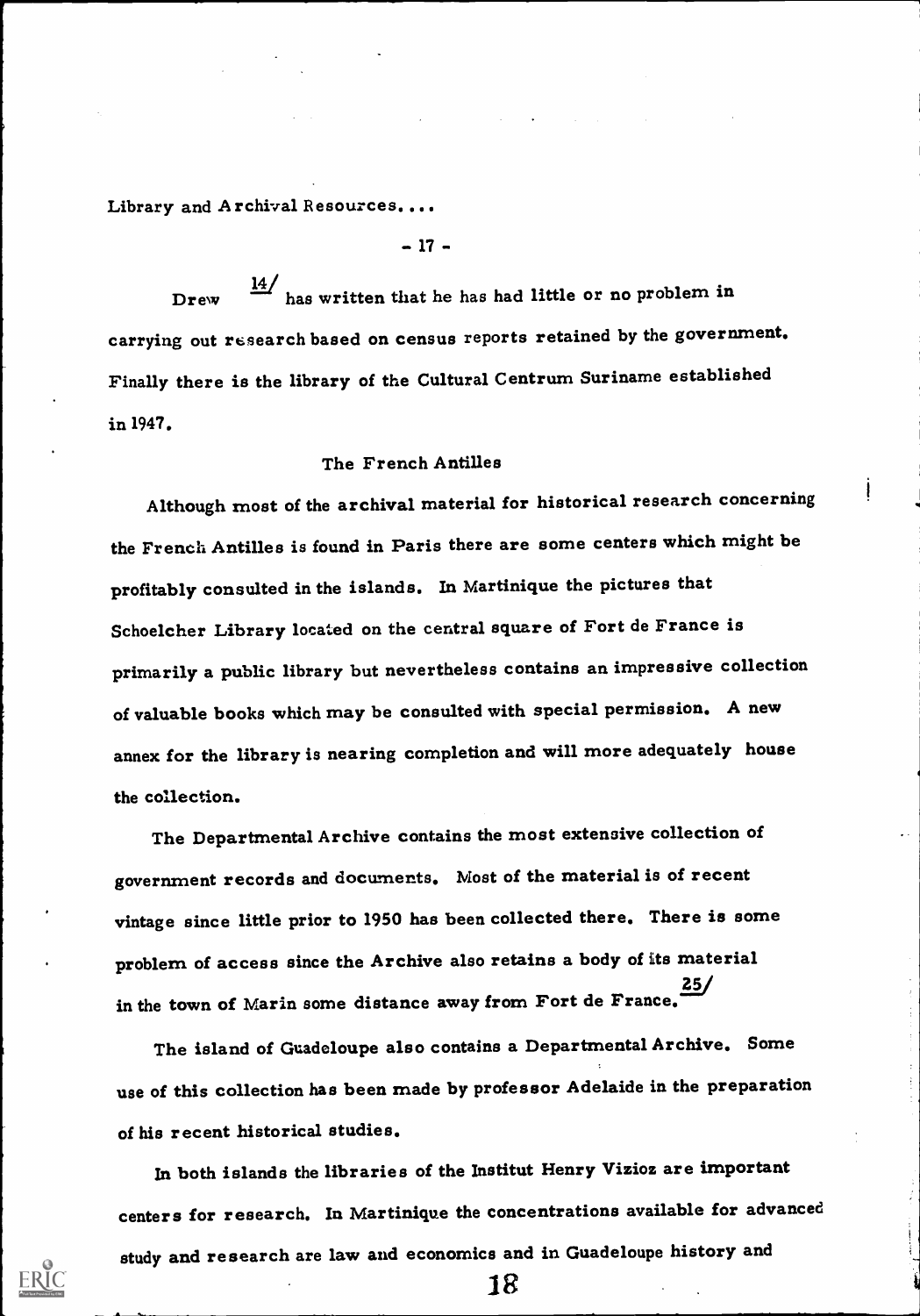- 18 -

linguistics are emphasized, The Canadian university has also set up a center for research on a reconstructed sugar plantation on the northeast coast of Martinique. Worthy of praise and of great usefulness to the researcher is the extensive bibliography prepared by the Regional Center for Research in the French Antilles and Guiana.<sup>26/</sup> The finished work contains some 4, 000 entries. It would be comendable if the work could be expanded to include Guadeloupe and Guiana. Recently the New York Public  $27/$ Library has published a check list of basic books on the French islands.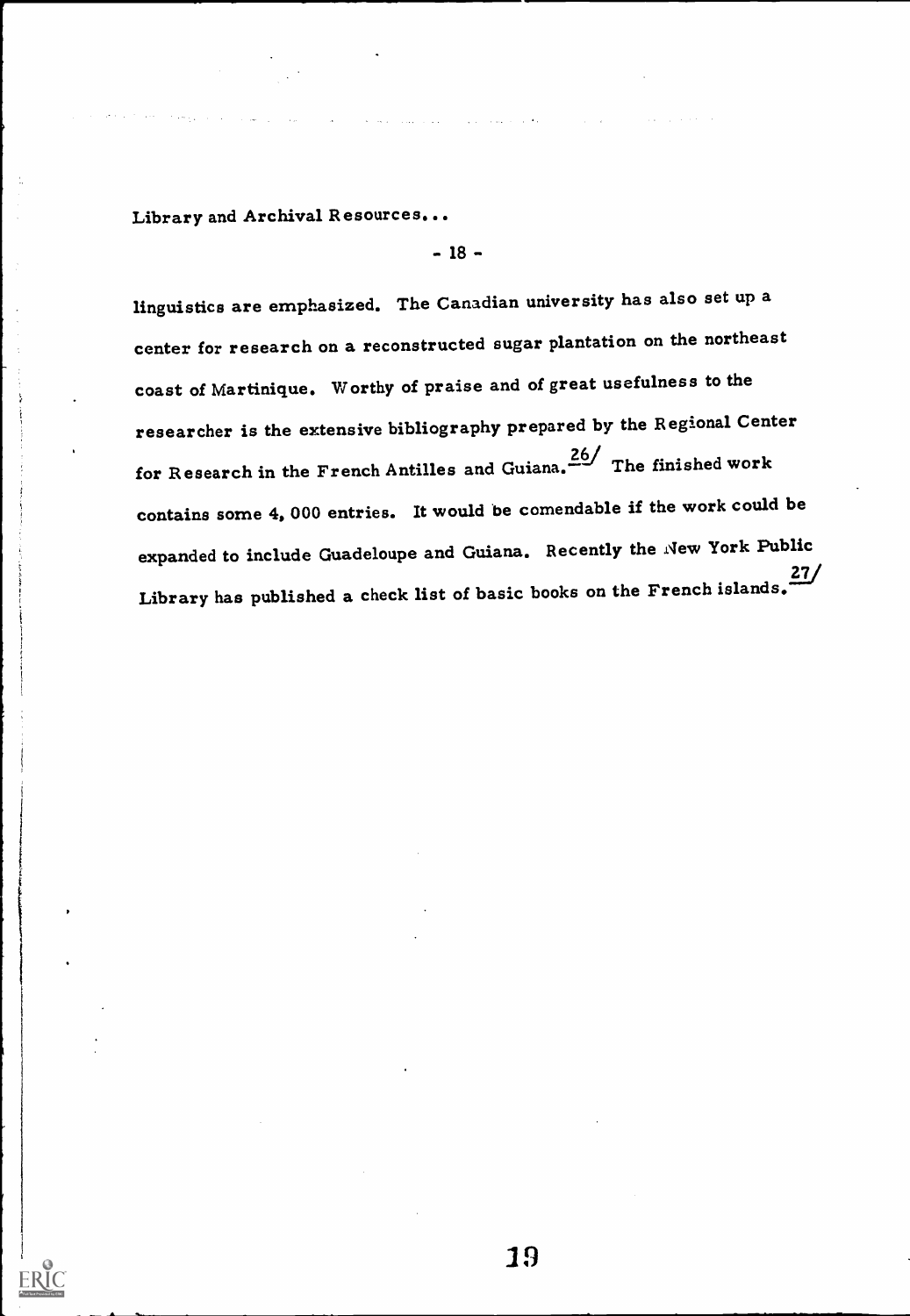#### NOTES

- (1) Unsigned typed memorandum entitled "Old Spanish Archives" for Governor Winship dated August 14, 1936. Carbon copy in possession of author.
- (2) Josg Marfa de la Pefia y Cgmara, Archivo General de Indias de Sevilla. Sevilla, 1958.
- (3) Ibid. There is a list of guides to the Archivo de Indias published from 1384 to 1947. p. 149-150.
- (4) Catdlogo de Documentos de la Seccidn Novena. Sevilla: 1949. Tomo I pp.822
- (5) Gufa del Archivo General de Simancas Direcci6n General de Archivos y Bibliotecas 1958.
- (6) John L. Phelan
- (7) Shelby T. McCloy "The Negro in the French West Indies" University of Kentucky Press, 1966 (no place of Publication) p. vii.
- (8) Cornelis Ch. Goslings "The Dutch in the Caribbean and on the Wild Coast 1580-1680" Gainesville: University of Florida Press, 1971
- (9) Dr. M.A.P. Meilink-Roelofsz "A Survey of Archives in the Netherlands pertaining to the History of the Netherlands Antilles" De West-Indische Gids, Vol. XXXV, 1954-5. and "Archieven betreffende de Nederlandse kolonien Essequibo, Demerary en Berbice in het Public Record Office te London" De Nieuwe West-Indische Gids, 1961. pp. 127-149.
- (10) M.P.H. Poessingh, "Guide to the Sources in the Netherlands for the history of Latin America" The Hague: Government Publishing Office, 1963.
- (11) Johanna Felhoen Kraal "Libraries and Archives for Research in the West Indian History" De West-Indische Gids, Vol. XXXVII, No. 1, Dec. 1956.
- (12) Magnus Horner "Guts de Fuentes para la Historia de Ibero-Amdrica en Escandinavia" Estocolmo, UNESCO, 1968 and "Sources to the History of Lat'n American in the Danish National Archives" Ibid.
- (13) Thomas Mathews "Two Lesser Known Archives containing Material related to the Caribbean Area" Caribbean Studies, Vol. I, No. 4.
- (14) Ernst Ekman, "St. Barthélemy and the French Revolution" Caribbean Studies Vol. 3, No. 4.
- (15) List of the File of Mocrocopies of the National Archives, Washington: 1950. Publications 51-55.
- (16) Kennth Munden, "List of *Records of the Bureau of Insular Affairs* relating to the Daninican Customs Receivership 1905-1940" Washington: National Archives, 1943.
- (17) Barry Reckford "Does Fidel Eat More than your Father" London: 1971.
- (18) Carmelo Mesa-lagd."Availability and Reliability of Statistics in Socialist Cuba" Latin American Research Review, Vol. Iv No. 1 & 2, 1969.